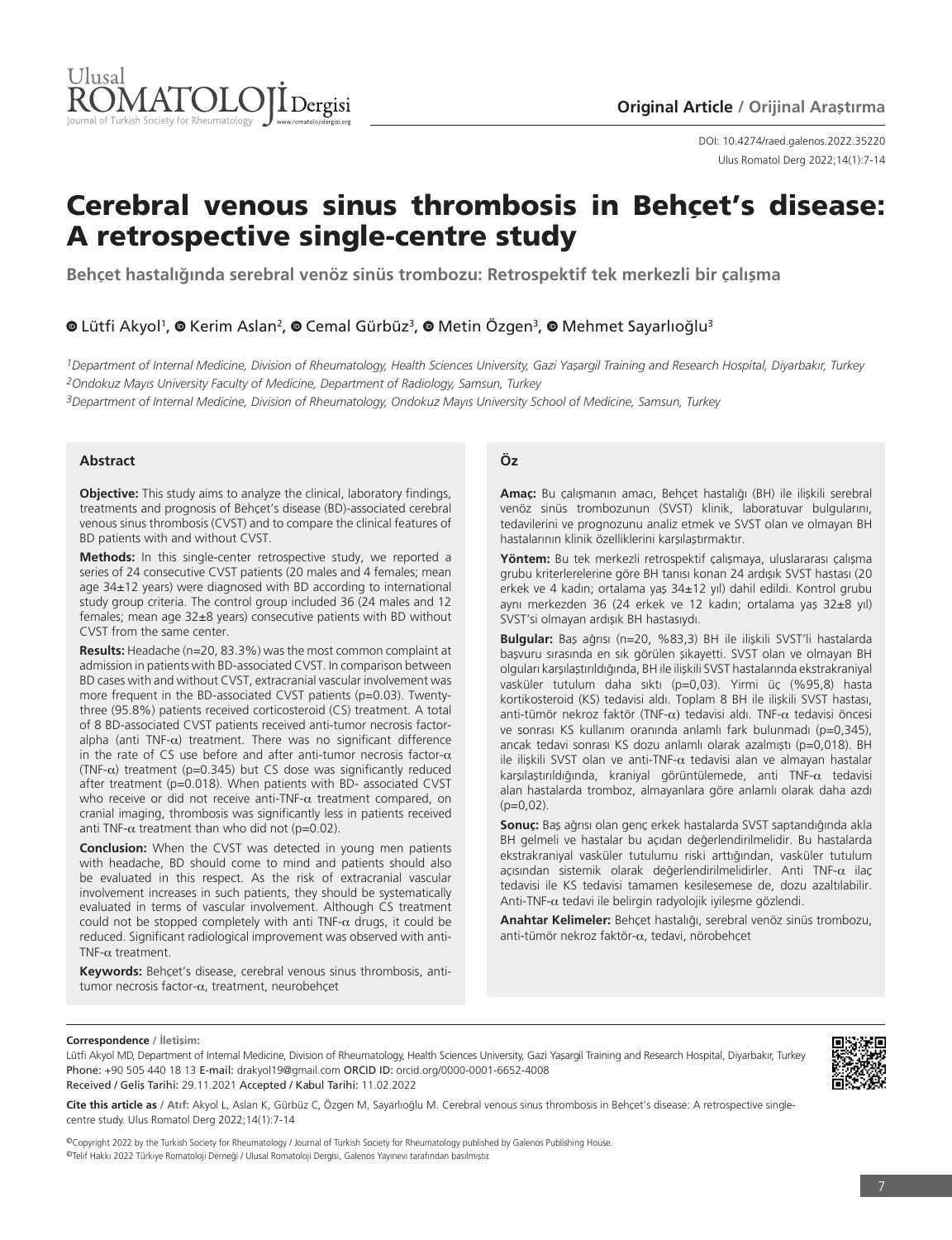## **Introduction**

Behçet's disease (BD) is a systemic vasculitis that can involve many tissues; patients often develop oral and genital ulcers.<sup>[1,2]</sup> Although many organs and systems can be affected, neurological involvement (neuro-BD) is uncommon. Both the central and peripheral nervous systems may be affected in such patients. The central nervous system (CNS) involvement may be parenchymal or non-parenchymal; the latter includes cerebral venous sinus thrombosis (CVST), arterial occlusion, and/or aneurysms. Although CVST is a major manifestation of non-parenchymal involvement, only a few case reports and few retrospective clinical series have described the treatment and long-term outcomes thereof. Primary treatment of neurological involvement in BD undoubtedly requires immunosuppression with or without corticosteroid (CS). Anti-tumor necrosis factor-α (anti-TNF-α) agents are now used for BD complications but experience on their effect on CVST is limited.<sup>[1,3,4]</sup>

Since data on the clinical features, disease course and outcome of BD-related CVST is limited, we tried analyzing the clinical, laboratory findings, treatments and outcomes of BD-associated CVST and compare the clinical features of patients with BD with and without CVST who were followed up in a single centre.

#### **Materials and Methods**

#### **Patients**

Between June 2014 and January 2018, patients diagnosed with BD according to the 1990 guidelines of the International Study Group or the International Criteria for Behçet's disease were included. CVST was diagnosed based on typical clinical features, magnetic resonance venography (MRV), cranial magnetic resonance imaging (MRI) features, and neurologist opinion. Patients with comorbidities (trauma, infection, malignancy, or oral contraceptive use) were excluded. The control group included thirty-six consecutive patients with BD without CVST from the same period. CVST patients were compared as patients who received and did not receive anti TNF-α treatment.

## **Methods**

Data on 24 patients with BD-associated CVST and the 36 controls were retrieved from our electronic database and retrospectively reviewed. We recorded age at the onset of problems, and at diagnosis, along with disease duration, laboratory parameters, the cranial and extracranial locations of thromboses as revealed by imaging, and the course of cranial imaging over the years. The clinical findings were compared to those of the controls. Immunosuppressant (IS) and anticoagulant treatments prescribed at diagnosis, along with treatment duration and changes therein during followup, were recorded. Patients receiving anti-TNF-α treatment were examined in detail in terms of previous and ongoing treatments, treatment duration, and long-term results. The disease activity was evaluated by measuring the levels of clinical and acute phase reactants, imaging results and, patients on anti-TNF treatment, Behçet Disease Current Activity Form (BDCAF) scores. We contacted all patients by telephone.

The remission criteria were an absence of BD-related symptoms, no new vascular involvement or progression of existing vascular involvement, normal levels of acute phase reactants, and a methylprednisolone dose ≤10 mg/day for 3 months. Recurrence was defined as the development of new symptoms and/or sufficient progression of a pre-existing BD-related symptom to necessitate an increase or change in treatment. Infliximab was intravenously administered at an induction dose of 5 mg/kg during weeks 0, 2, and 6, and every 8 weeks thereafter. Adalimumab was given subcutaneously (40 mg every 2 weeks) along with etanercept (50 mg weekly).

The approval of the institutional ethical committee was obtained (University of Health Sciences Turkey, Gazi Yaşargil Training and Research Hospital, approval number: 541, date: 11.09.2020).

#### **Statistical Analysis**

Histograms and probability plots were generated. We used the Kolmogorov-Smirnov or Shapiro-Wilk test to determine whether variables were normally distributed. Continuous variables with normal distributions are expressed as mean  $\pm$  standard deviation (SD); all other variables are expressed as median values (range). Categorical variables were compared using the chi-squared or Fisher's exact test. Continuous variables were compared using Student's t-test. Non-normally distributed continuous variables were compared using the Mann-Whitney U test and the Wilcoxon test. A p-value <0.05 was considered statistically significant. All tests were performed using SPSS for Windows software (ver. 22.0; IBM Corp., Armonk, NY, USA).

## **Results**

## **Demographic Characteristics and Clinical Features**

In total, 24 (20 males and 4 females) of 571 patients with BD (4.2%) were diagnosed with BD-associated CVST; 54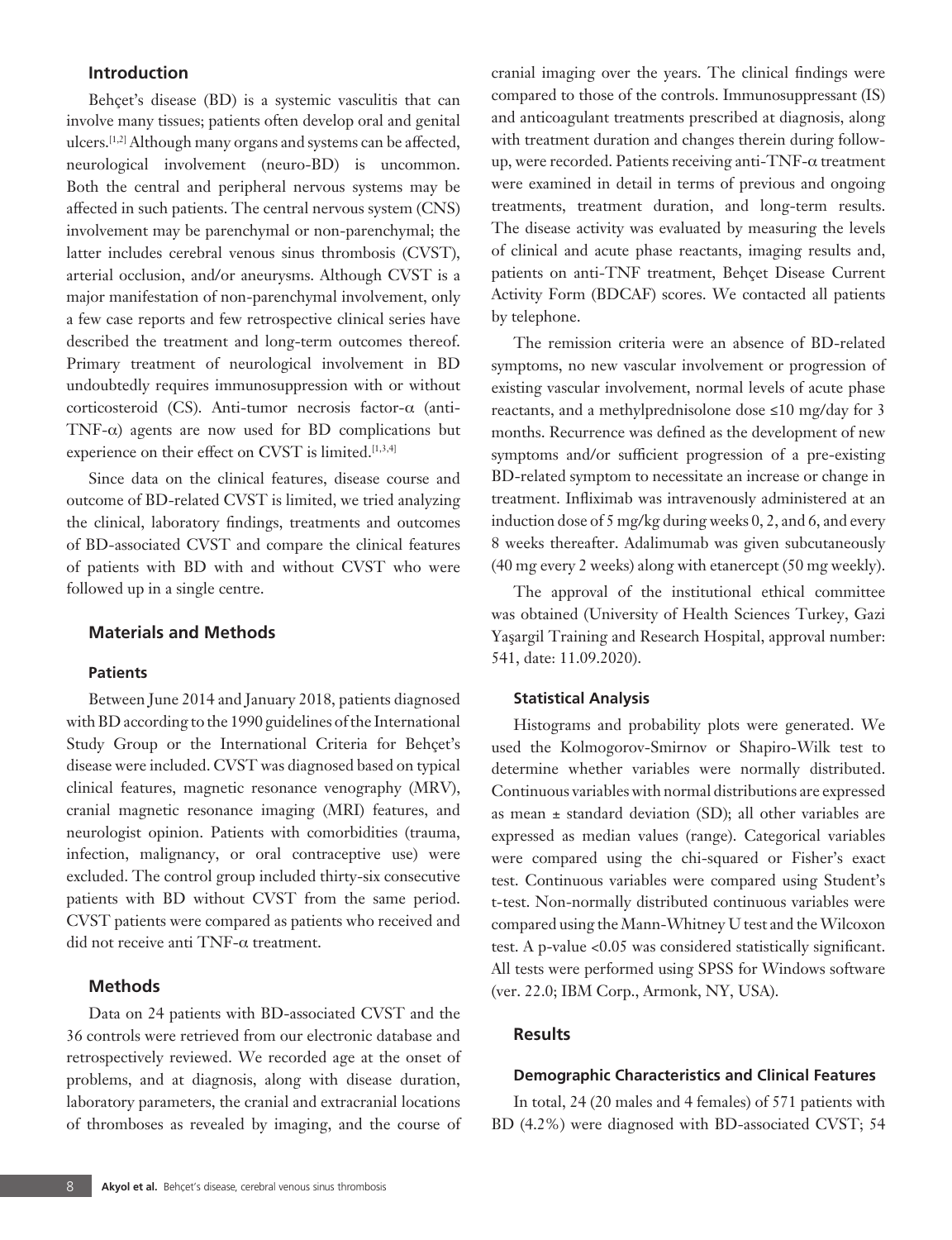exhibited neurological involvement (9.4%), and headache [n=20 (83.3%) patients] was the most common complaint at admission. Three (12.5%) patients presented with oral aphthae and 1 (4.2%) patient with hemoptysis due to pulmonary artery aneurysm at admission.

Of the patients with CVST, the most common BDrelated symptoms were oral aphthae in 24 (100%) and genital ulcers in 21 (87.5%) (Table 1).

## **Neurological Imaging**

CVST was diagnosed using MRV and cranial MRI. A neuroradiologist (K.A.; 8 years of experience) reviewed all brain MRI scans while blinded to the clinical and laboratory data, and treatments. Multiple sinus involvement (19, 79.2%) was more common than single sinus involvement  $(5, 20.8\%)$ . No patient had a cerebral infarction, bleeding, or permanent neurological damage. The parenchymal involvement was observed in 32 (5.6%) patients and 2 (0.3%) exhibited both parenchymal involvement and CVST. All patients had control imaging including brain MRI and MR venography. In 10 of 23 patients at their final visit, CVST was continuing on MR venography and brain MRI.

#### **Extracranial Thrombosis**

In total, 16 (66.7%) patients exhibited extracranial vascular involvement; lower extremity deep vein thrombosis was seen in 8 (33.3%) patients, jugular vein thrombi in 7 (29.2%), and pulmonary thromboembolism in 6 (25.0%) (Table 1).

#### **Laboratory Findings**

The erythrocyte sedimentation rate (ESR) and C-reactive protein (CRP) level were elevated in 20 (83%) patients at admission. The mean ESR at presentation was 54.08 (0-20) mm/h, and the mean CRP level 66.7 (0-5) mg/dL. After 1 year, the ESR was higher in nine (39%) patients and the CRP level was higher in six (26%); the mean ESR and CRP level were 19.04 mm/h and 9.26 mg/dL, respectively. Compared to baseline, the values decreased significantly after 1 year (both p<0.01). Antinuclear antibody status was negative in 15 patients and weakly positive (≤1:160) in 2 patients. Antiextracted nuclear antigen antibody status was negative in all patients. Of the 16 patients evaluated, all were negative for antiphospholipid antibodies (anticardiolipin antibody immunoglobulin G (IgG)/IgM, lupus anticoagulant, and anti-beta-2 glycoprotein (anti-ß2GPI) IgG/IgM]. HLA B51 analysis was performed in six (25%) patients; four (16.7%) were positive.

**Table 1.** Clinical and demographic characteristics of Behçet-associated CVST patients

| vu putititu<br><b>Parameter</b>                                            |                 |
|----------------------------------------------------------------------------|-----------------|
|                                                                            | Values, n (%)   |
| Age, mean $\pm$ SD (years)                                                 | $34 \pm 12$     |
| Onset of symptoms, mean $\pm$ SD (years)                                   | $27.2 \pm 10.8$ |
| Age at diagnosis, mean $\pm$ SD (years)                                    | $27.9 \pm 10.8$ |
| Duration of the disease, mean $\pm$ SD (months)                            | $80.7 + 59.1$   |
| Gender                                                                     |                 |
| Male                                                                       | 20 (83.3)       |
| Female                                                                     | 4(16.7)         |
| <b>Localizations of Sinus Vein Thrombosis</b>                              |                 |
| Transverse sinus                                                           | 20 (83.3)       |
| Superior sagittal sinus                                                    | 18 (75.0)       |
| Sigmoid sinus                                                              | 16(66.7)        |
| Cavernous sinus                                                            | 3(12.5)         |
| <b>Symptoms</b>                                                            |                 |
| Headache                                                                   | 20 (83.3)       |
| Oral aphthae                                                               | 3(12.5)         |
| Hemoptysis                                                                 | 1(4.2)          |
| <b>BD-Related Clinical Findings</b>                                        |                 |
| Oral aphthae                                                               | 24 (100)        |
| Papuloustular lesion                                                       | 14 (58.3)       |
| Superficial thrombophlebitis                                               | 7(29.2)         |
| Erythema nodosum                                                           | 3(12.5)         |
| Genital ulcer                                                              | 21 (87.5)       |
| Ocular involvement                                                         | 8(33.3)         |
| Positive Pathergy test                                                     | 6(25)           |
| Arthralgia                                                                 | 8 (33.3)        |
| Arthritis                                                                  | 2(8.3)          |
| <b>Localizations of Extracranial Vascular Involvement</b>                  | 16 (66.7)       |
| Deep vein thrombosis                                                       | 8 (33.3)        |
| Jugular vein thrombosis                                                    | 7(29.2)         |
| Pulmonary thromboembolism                                                  | 6(25.0)         |
| Vena cava thrombosis                                                       | 5 (20.8)        |
| Iliac vein thrombosis                                                      | 3(12.5)         |
| Pulmonary artery aneurysm                                                  | 2 (8.3)         |
| Cardiac thrombus                                                           | 1(4.2)          |
| <b>Treatments on CVST diagnosis</b>                                        |                 |
| Colchicine                                                                 | 16 (66.7)       |
| Azathioprine                                                               | 14 (58.3)       |
| Corticosteroid (all)                                                       | 23 (95.8)       |
| Pulse corticosteroid                                                       | 18 (75.0)       |
| Cyclophosphamide (intravenous)                                             | 11(45.8)        |
| Anti TNF- $\alpha$                                                         | 1(4.2)          |
| Anticoagulant                                                              | 19 (79.2)       |
| Warfarin                                                                   | 16(66.7)        |
| Enoxaparin                                                                 | 19 (79.2)       |
| BD: Behçet's disease, CVST: Cerebral venous sinus thrombosis, TNF-a: Tumor |                 |
| necrosis factor-alpha                                                      |                 |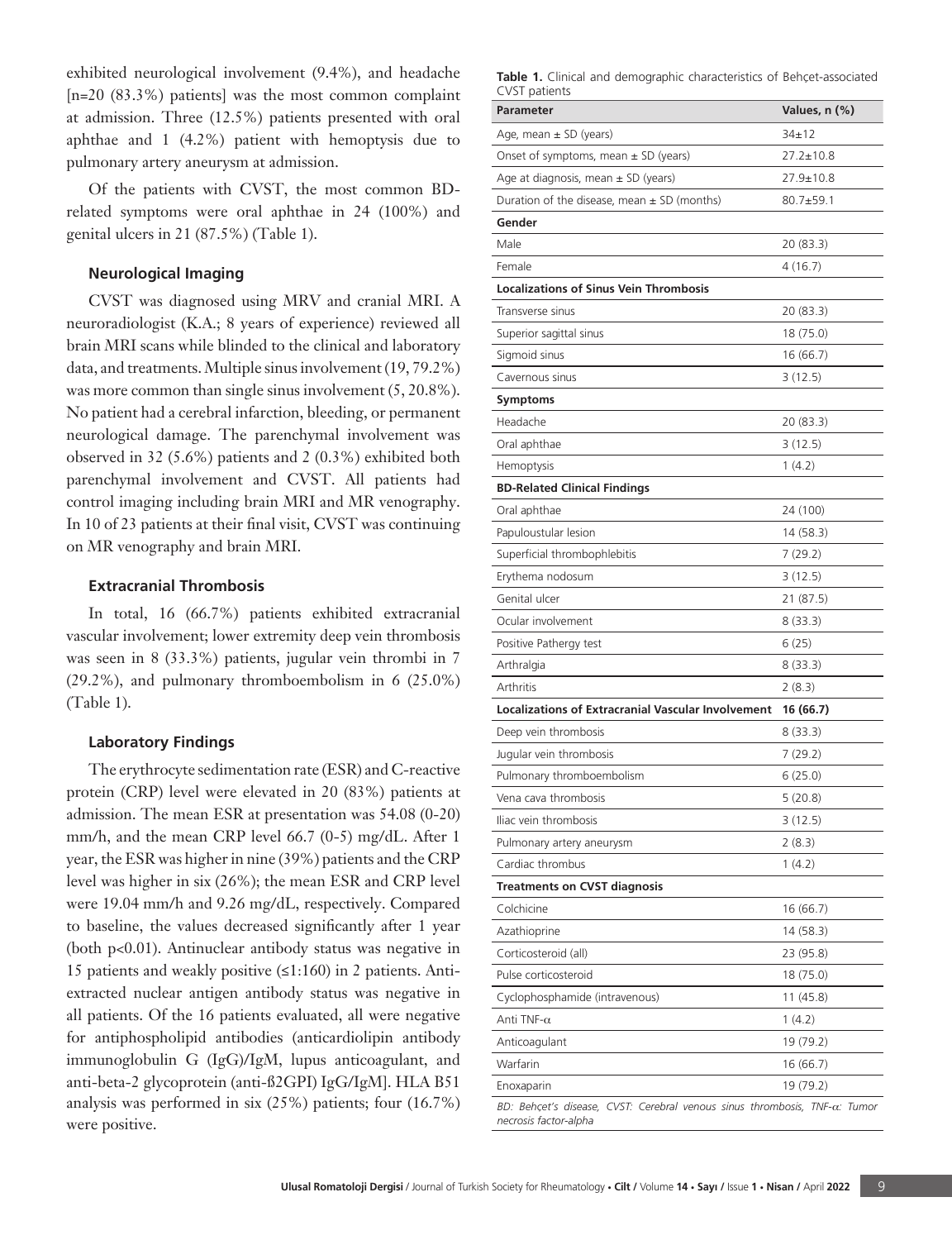#### **Treatments and Outcomes**

#### **Treatments on CVST Diagnosis**

Previous treatments included ISs and anticoagulants. In total, 16 (66.7%) patients with BD-associated CVST were prescribed colchicine and 14 (58.3%) were prescribed azathioprine. Twenty-three (95.8%) patients received CS (methylprednisolone or an equivalent) treatment. Eighteen (75%) patients received pulsed CSs and five (20.8%) received CS at a starting dose of 1 mg/kg/day, which that was gradually tapered and stopped. The pulsed protocol was methylprednisolone or an equivalent at 1 g/day for 3-5 days (induction), followed by 1 mg/kg/day (maintenance); the CS was then tapered or stopped. Eleven patients (45.8%) received pulsed cyclophosphamide (CYC) treatment (1 g per month, intravenously for 6 months, or 500 mg every 15 days). Anti-TNF-α (adalimumab) therapy was prescribed for one (4.2%) patient (40 mg subcutaneously every 2 weeks). Low-molecular-weight heparin (enoxaparin, 100 IU/kg x 2) was given during the acute period and then replaced with warfarin (used only for maintenance treatment). Before anticoagulant treatment, all patients were evaluated in terms of pulmonary artery aneurysms. Anticoagulant treatment was prescribed for 19 (79.2%) patients. All patients received enoxaparin (Table 1).

their clinical status after discharge. Ten of 16 (66.7%) patients who received colchicine treatment was switched to azathioprine and/or anti TNF-α treatment after one year because they were colchicine-resistant.

Initially, 18 (75%) patients received pulsed CS treatment. Two (8%) patients received repeat-pulsed treatments because of recurrence during follow-up. Of 23 (95.8%) patients prescribed CSs, the doses were reduced and ultimately discontinued in 16 (69.5%). At the last visit, 7 of 23 patients were receiving low dose (<10 mg/day) CS treatment.

Initially, 19 (79.2%) patients were prescribed anticoagulants, of whom 16 (66.7%) were followed up with warfarin only; 10 (43.5%) continued on both anticoagulants and warfarin. None of the 11 (45.8%) CYC-treated patients received a second CYC treatment after 6 months; all were switched to maintenance azathioprine. At the beginning, 14 (58.3%) patients received azathioprine treatment. Number of patients who were treated with azathioprine increased to 16 (66%) after one year. No patient who received colchicine, azathioprine, CYC and CS treatment developed any drugrelated complications. Seven (29%) patients were switched to anti-TNF-α treatment because they were resistant to other treatments.

### **Treatment During Follow-up**

Patients who received current treatments were evaluated at outpatient clinic visits every 1-3 months according to

## **Analysis of CVST Patients Receiving Anti TNF-**α **Treatment**

The mean age of eight patients (five males and three females) who received anti-TNF- $\alpha$  treatments was 30.6 $\pm$ 8.3

**Table 2.** Clinical characteristics of Behçet's disease-associated CVST patients who received anti TNF-α treatment

| <b>Patient</b> | Anti TNF-α<br>treatment | Age | <b>Previous treatment</b>                             | The period<br>before<br>anti TNF- $\alpha$<br>treatment | The period of<br>anti TNF- $\alpha$<br>treatment | Concomitant Anti TNF-α<br><b>IS</b> | related<br>complication | <b>Response at</b><br>third month | <b>Treatment at</b><br>last visit |
|----------------|-------------------------|-----|-------------------------------------------------------|---------------------------------------------------------|--------------------------------------------------|-------------------------------------|-------------------------|-----------------------------------|-----------------------------------|
| $\mathbf{1}$   | IFX                     | 33  | CS (pulse and<br>maintenance)<br>CYP, AC              | 5 months                                                | 64 months                                        | CS, AZA                             | No                      | <b>CR</b>                         | IFX, AZA                          |
| 2              | IFX                     | 25  | CS (not pulse)<br>CYP, AC                             | 12 months                                               | 58 months                                        | CS, AZA                             | No                      | <b>CR</b>                         | IFX, AZA                          |
| 3              | <b>ADA</b>              | 29  | CS (pulse and<br>maintenance)<br>Colchicine, AC       | 4 months                                                | 70 months                                        | CS, AZA                             | No                      | <b>CR</b>                         | ADA, AZA                          |
| $\overline{4}$ | <b>IFX</b>              | 38  | Colchicine, AC                                        | 60 months                                               | 10 months                                        | No                                  | No                      | <b>CR</b>                         | IFX                               |
| 5              | <b>ETN</b>              | 21  | CS (pulse and<br>maintenance)<br>Colchicine, AC       | 4 months                                                | 45 months                                        | CS, colchicine                      | No                      | <b>CR</b>                         | ETA, CS,<br>colchicine            |
| 6              | <b>IFX</b>              | 21  | CS (not pulse),<br>Colchicine                         | 108 months                                              | 24 months                                        | CS, colchicine                      | No                      | CR                                | IFX, CS<br>colchicine             |
| $\overline{7}$ | <b>IFX</b>              | 45  | CS (pulse and<br>maintenance),<br>Colchicine, AZA, AC | 1 months                                                | 16 months                                        | CS, AZA                             | No                      | <b>CR</b>                         | IFX, AZA                          |
| 8              | IFX                     | 33  | CS (pulse and<br>maintenance),<br>Colchicine, AZA, AC | 12 months                                               | 60 months                                        | CS, AZA                             | No                      | <b>CR</b>                         | IFX, AZA, AC                      |

*AC: Anticoagulation, ADA: Aadalimumab, AZA: Azathioprine, CR: Complete response, CS: Corticosteroid, CYC: Cyclophosphamide, ETN: Etanercept, IFX: Infliximab, IS: Immunosuppressant, TNF-*α*: Tumor necrosis factor-alpha*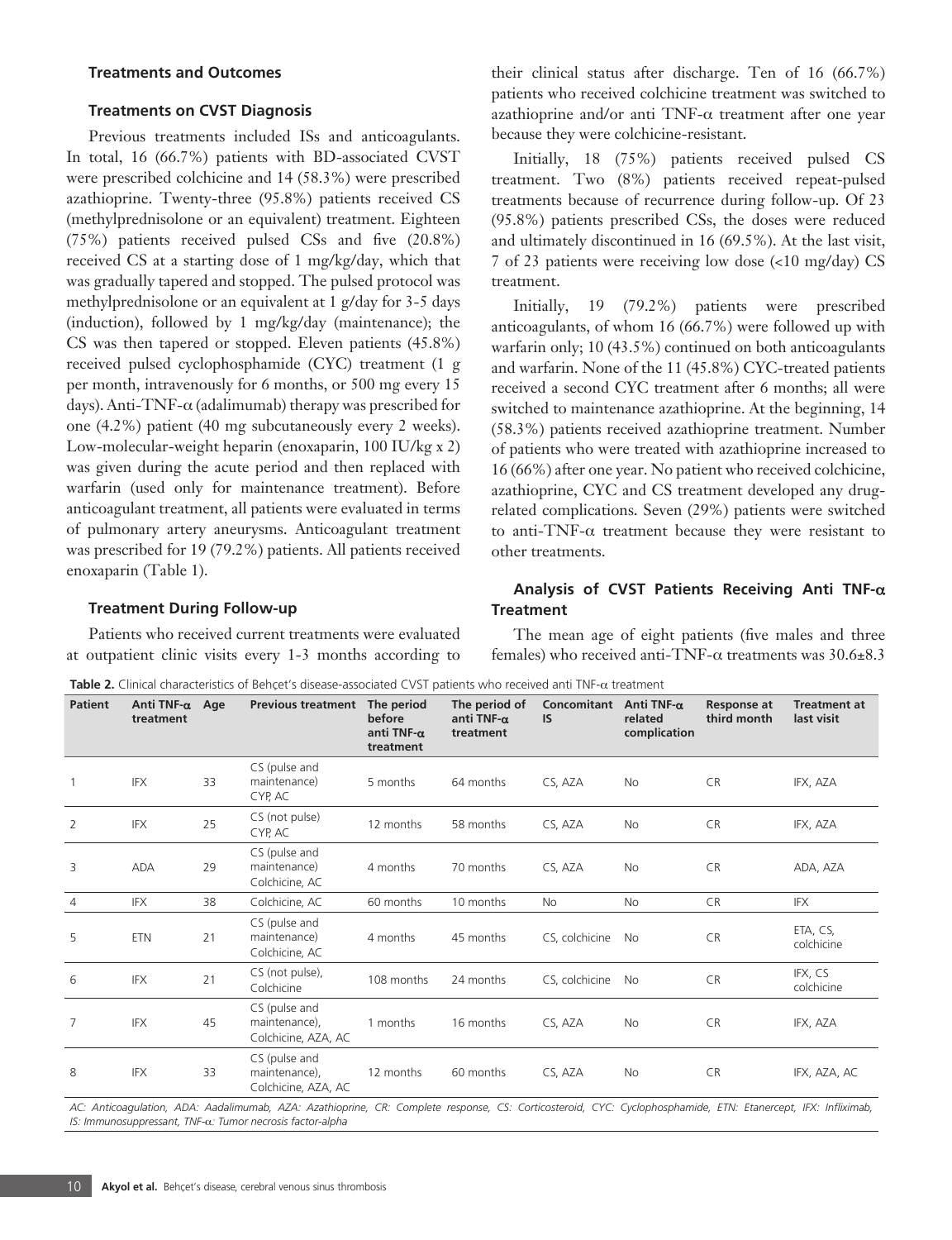years; six of these patients were prescribed infliximab; one each received adalimumab and etanercept. The mean disease duration, which was 8.5 [minimum-maximum (min-max: 1-108)] months before anti-TNF- $\alpha$  treatment, increased to 51 (min-max: 10-70) months after anti-TNF- $\alpha$  treatment. The mean duration of CS use before anti-TNF-α treatment was 4 (min-max: 0-12) months and that after TNF- $\alpha$ treatment 2.5 (min-max: 0-45) months. There was no significant difference in the rate of CS use before and after anti-TNF- $\alpha$  treatment (p=0.345). The mean dose of CS before anti-TNF- $\alpha$  treatment was 34.1±22.2 mg/day, and that after anti-TNF- $\alpha$  treatment was 2.7±1.7 mg/day; the CS dose was significantly reduced after treatment (p=0.018). Although seven patients had received anticoagulants for an average of 3 months before anti-TNF- $\alpha$  treatment, this was then discontinued in six; only one patient received anticoagulants for 60 months (Table 2).



**Figure 1.** Magnetic resonance imaging before anti-TNF (A-D) of a 21-yearold female patient with dural venous sinus thrombus diagnosed with Behçet's. Axial T2-weighted MR (A), sagittal T2-weighted MR (B), and coronal FLAIR (C) images show thrombus in bilateral transverse sinuses (arrowhead). A magnetic resonance venography (D) shows thrombus in bilateral transverse sinuses (arrow) and sigmoid sinuses (arrowhead) TNF: Tumor necrosis factor, MR: Magnetic resonance

Seven of 8 CVST patients received anti TNF-α treatment had received CS treatment before anti TNF-α. At the last visit, 2 patients were continuing to receive CS treatment. When the patients received and did not receive anti TNF treatment were compared in terms of CS and anticoagulant use, there was no significant difference (p=0.679 and p=0.101, respectively) (Table 3).

During the follow-up period, all 23 patients were evaluated for CVST by MR venography and brain MRI. It was found that thrombosis continued in 10 patients. At the last visit of anti-TNF- $\alpha$  treatment, the cerebral venous thrombosis evident on cranial MRV disappeared in seven of the eight patients and did not recur (Figures 1 and 2). The thrombosis decreased in the other patient (Figure 3). On cranial imaging, thrombosis was significantly less in patients received anti TNF- $\alpha$  treatment than who did not (p=0.02)



**Figure 2.** Magnetic resonance imaging after anti-TNF (A-D) of a 21-yearold female patient with dural venous sinus thrombus diagnosed with Behçet's. Axial T2-weighted MR (A), sagittal T2-weighted MR (B), and coronal FLAIR (C) images show no thrombus in bilateral transverse sinuses (arrowhead). A magnetic resonance venography (D) shows no thrombus in bilateral transverse sinuses (arrow) and sigmoid sinuses (arrowhead) TNF: Tumor necrosis factor, MR: Magnetic resonance

**Table 3.** Comparison of the characteristics of BD-associated CVST patients in terms of anti TNF-α treatment

|                                             | <b>BD-CVST received anti TNF</b><br>treatment $n$ , $(\%)$ | <b>BD-CVST did not receive anti TNF</b><br>treatment $n$ , $(\%)$ | p-value |
|---------------------------------------------|------------------------------------------------------------|-------------------------------------------------------------------|---------|
| Age, mean $\pm$ SD (years)                  | $30.6 \pm 8.3$                                             | $37.2 \pm 13.5$                                                   | 0.222   |
| Gender (male)                               | 5(62.5)                                                    | 14(93.3)                                                          | 0.06    |
| Duration of disease, mean $\pm$ SD (months) | $65.3 \pm 32.6$                                            | $94 + 67$                                                         | 0.271   |
| On corticosteroid at last visit             | 2(25)                                                      | 5(33.3)                                                           | 0.679   |
| On anticougulants at last visit             | 1(12.5)                                                    | 7(46.7)                                                           | 0.101   |
| Thrombosis at the last cranial imaging      | 1(12.5)                                                    | 9(60)                                                             | 0.02    |
| ESR (mm/h) at last visit (mean $\pm$ SD)    | 11±10                                                      | $23.3 \pm 20$                                                     | 0.133   |
| CRP (mg/dL) at last visit (mean $\pm$ SD)   | $3.8 \pm 3.6$                                              | $12.1 \pm 20$                                                     | 0.267   |

*BD: Behçet's disease, CRP: C-reactive protein, CVST: Cerebral venous sinus thrombosis, ESR: Erythrocyte sedimentation rate, SD: Standard deviation, TNF-*α*: Tumor necrosis factor-alpha*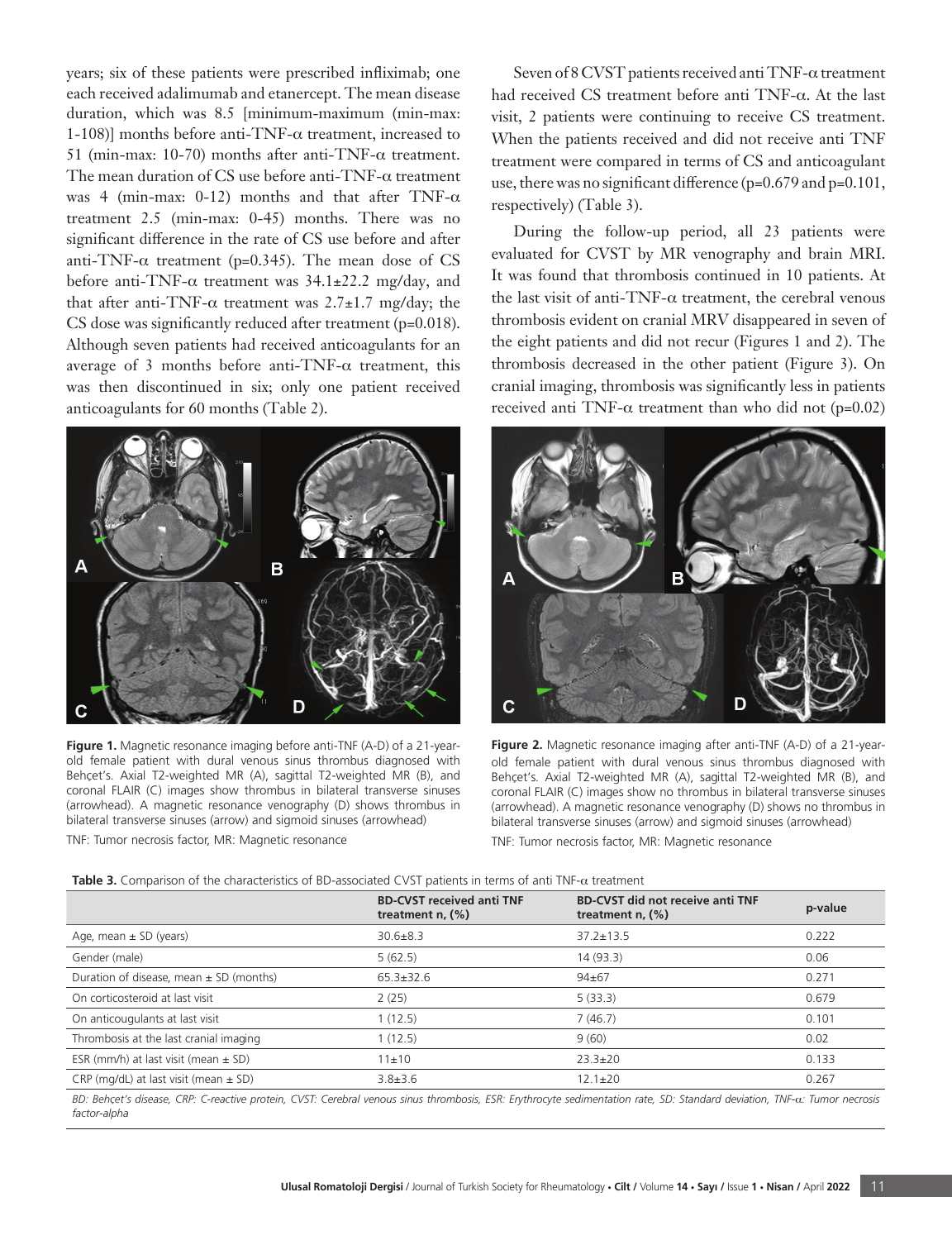(Table 3). No patient who received anti-TNF- $\alpha$  treatment developed any permanent neurological sequelae or drugrelated complications.

## **Comparison Between BD Cases with and without CVST**

The control group included thirty-six consecutive patients with BD without CVST from the same period; they all had oral aphthae. Skin involvement was more common in the controls, while the extracranial vascular involvement was more frequent in the patients with BD with CVST (p=0.03 and p=0.03, respectively) (Table 4).

## **Discussion**

Of all patients with BD, 9.4% showed neurological involvement. The incidence rates of CVST were 4.2% in



**Figure 3.** Magnetic resonance imaging before (A, B) and after (C, D) anti-TNF of a 21-year-old male patient with dural venous sinus thrombus diagnosed with Behçet's. Axial T2-weighted MR (A), and coronal FLAIR (B) images show thrombus in superior sagittal sinus (arrowhead). Axial T2-weighted MR (C), and coronal FLAIR (D) images show partial thrombus in superior sagittal sinus (arrowhead)

TNF: Tumor necrosis factor, MR: Magnetic resonance

**Table 4.** Demographics of patients with BD patients with and without CVST

BD and 44% in neuro-BD patients. Anti-TNF-α treatment was relatively safe and effective in patients with BDassociated CVST; most patients exhibited no recurrence. The frequency of neuro-BD ranges from 5% to 35%.[5] In an autopsy series, 20% of 170 patients with BD exhibited neurological involvement.[6] Bolek et al.[7] reported a neuro-BD rate of 18.4%. Among a cohort of 820 patients with BD, 64 (7.8%) had CVST. The prevalence of CVST in neuro-BD patients varies from 10% to 20%.[8,9] In this study, the rate of neurological involvement among all patients with BD was 9.4%. The incidence of CVST in patients with BD was 4.2%, compared to 44% in neuro-BD patients. Although some studies found that CVST was more common in males (65.6% and 68.5% of all patients), others reported no gender difference.<sup>[4,8,10]</sup> We found that the disease was significantly more common in young males (83.3%). The CVST disease duration was approximately 6.5 years. The most common initial complaint was headache; most patients presented to the neurology clinic. BD is the most common cause of CVST in some Middle Eastern countries.[11,12] The most common findings of BD-associated CVST are headache, focal neurological deficits, and changes in consciousness, which are mainly attributed to intracranial hypertension. Saadoun et al.<sup>[8]</sup> found that the initial complaint was often a severe headache that had developed a few days earlier, followed by fever and focal deficit. In an Italian study, the most common presentation of neuro-BD was an acute attack with motor symptoms and cognitive changes.<sup>[13]</sup> In contrast, most of our patients complained of sub-acute chronic and progressive headache, although some also showed behavioral changes. The parenchymal involvement was seen in only two CVST patients. No patient exhibited permanent neurological deficits, either at admission or during long-term follow-up. The headache improved in most patients. CVST patients may develop visual problems caused by neurological involvement or uveitis.[14] Eight of our CVST patients had uveitis, but none suffered permanent

|                                                                                      | Behcet's with CVST n, (%) | Behcet's without CVST n, (%) | p-value        |  |  |
|--------------------------------------------------------------------------------------|---------------------------|------------------------------|----------------|--|--|
| Age mean $\pm$ SD years                                                              | $34 \pm 12$               | $32\pm8$                     | 0.373          |  |  |
| Gender (male)<br>Duration of the disease, mean $\pm$ SD (months)                     | 20(83.3)<br>$80.7 + 59.1$ | 24(66.7)<br>74±40.7          | 0.144<br>0.265 |  |  |
| Skin involvement                                                                     | 18(75)                    | 34 (94)                      | 0.03           |  |  |
| Genital ulcer                                                                        | 21(87.5)                  | 26(72.2)                     | 0.148          |  |  |
| Ocular involvement                                                                   | 8(33)                     | 10(27.8)                     | 0.646          |  |  |
| Positive Pathergy test                                                               | 6(25)                     | 7(19.4)                      | 0.611          |  |  |
| Arthritis                                                                            | 2(8.3)                    | 8(22.2)                      | 0.142          |  |  |
| Extracranial vascular involvement                                                    | 16(66.7)                  | 14 (38.9)                    | 0.03           |  |  |
| Gastrointestinal system involvement                                                  | 0(0)                      | 1(2.8)                       | 0.309          |  |  |
| BD: Behcet's disease, CVST: Cerebral venous sinus thrombosis, SD: Standard deviation |                           |                              |                |  |  |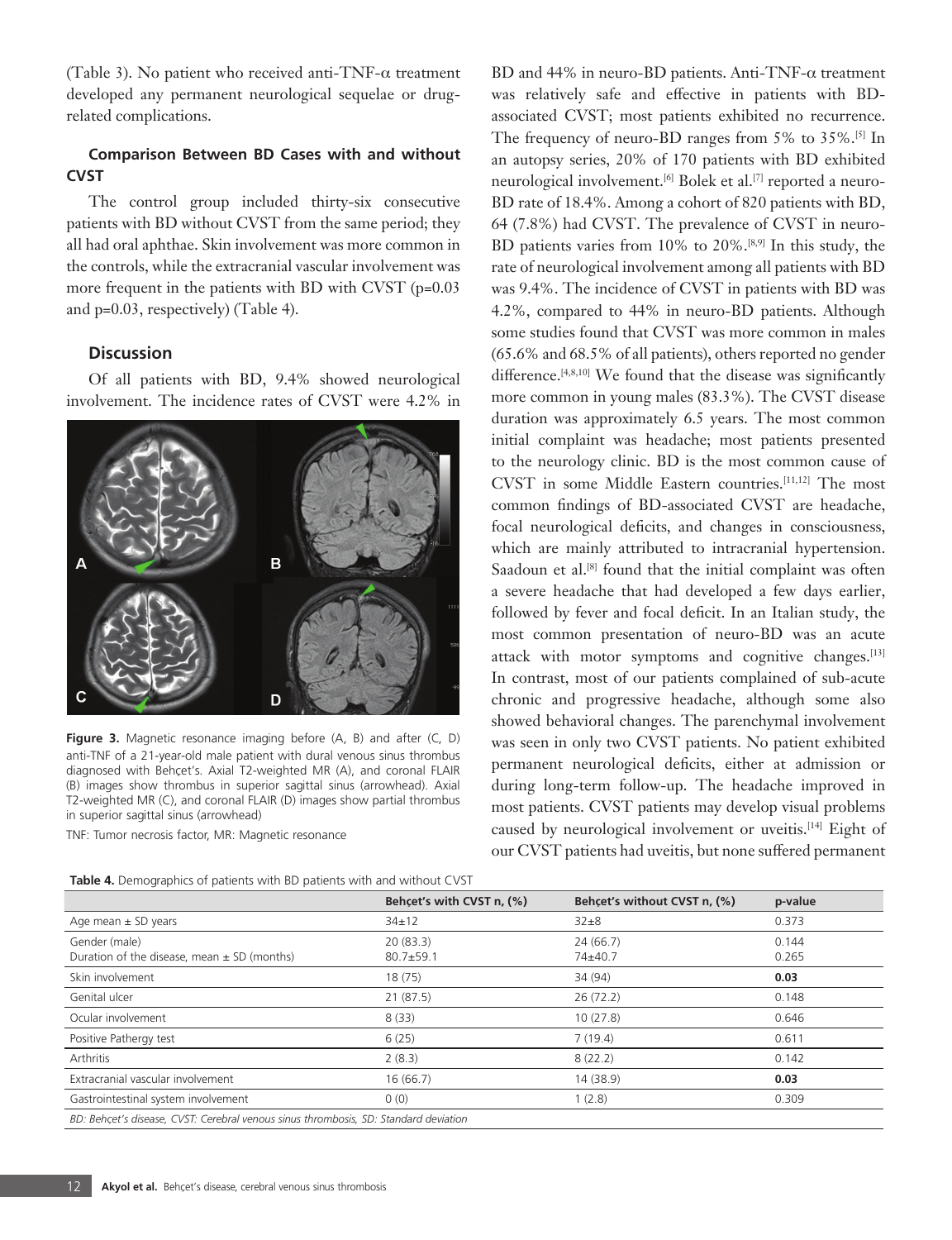vision loss. As the gold standard imaging modalities, MRV and cranial MRI, which were used in this study, play critical roles in CVST diagnosis. Approximately 80% of our patients exhibited involvement of more than one sinus. The transverse sinus was the most commonly involved, followed by the superior sagittal sinus, consistent with the literature.<sup>[4,15]</sup> Two-thirds of patients exhibited extracranial vascular involvement: arterial involvement (pulmonary artery aneurysms and thrombi) was seen in eight patients, while venous and cardiac thromboses were observed in all other patients (mostly deep vein thromboses in the lower extremities). Compared to the patients with BD without CVST, extracranial vascular involvement was more common in CVST patients. As reported by Shi et al., $[4]$  among others, when BD is complicated by thrombosis, any vascular thrombus increases the risk of other thromboses.[16] Tunc et al.[17] found that, in BD patients with CVST, the risk of extracranial vascular involvement was high. Therefore, after the diagnosis of BD-associated CVST, all patients should be thoroughly evaluated for possible vascular involvement of other organs (including the heart). Although CSs are the cornerstone of treatment for neuro-BD, colchicine, azathioprine, and CYC serve as steroid-sparing agents that prevent relapse.[18] High-dose CS and CYC treatments are recommended for patients with BD exhibiting major organ involvement, but long-term use is limited by toxicity. In our study, five (20%) patients received high-dose CSs and 2 (8%) were given CYC before anti-TNF-α treatment.

TNF- $\alpha$  is a major proinflammatory cytokine that plays a critical role in the pathogenesis of BD. It is widely accepted (including by the European League Against Rheumatism) that anti-TNF-α agents (usually infliximab, adalimumab, and etanercept) are effective for treating BD.[19-21] In our study, six (25%) patients received infliximab, while one (4%) received adalimumab and another (4%) etanercept. There was no recurrence in any patient during 43 months of anti-TNF-α treatment. Significant clinical and laboratory improvements were evident by 3 months. Seven patients had received CSs for an average of 4 months before anti-TNF-α treatment, and initially remained on the CSs. However, these were discontinued after 3 months in four patients, and after 24 months in the remaining patient.

At the final follow-up, only two patients were taking ≤4 mg/day methylprednisolone or equivalent. Although the duration of CS use before and after anti-TNF-α treatment did not differ between the patients (p=0.345), the CS dose decreased significantly after anti-TNF-α treatment (mean  $\pm$  SD, 34.1 $\pm$ 22.2 to 2.7 $\pm$ 1.7 mg/day, p=0.018). In patients with BD-associated CVST and vascular BD, it is unclear how long anti-TNF- $\alpha$  treatments should be given. Aksoy et al.[22] reported recurrence in two of three patients with vascular BD who discontinued anti-TNF-α treatment. Our patients were followed up for an average of 43 months; all entered remission during month 3 and none suffered recurrence. The mean BDCAF score was 2.2±1.4 at baseline and decreased significantly to 0.5±0.9 at month 3, and  $0.3\pm0.5$  at the last follow-up (both p=0.01). Cranial MRI revealed complete resolution of the thromboses of seven patients, but significant recanalization was seen in one case. No patient had any treatment-related complications. In a series of neuro-BD patients, the mortality rate was reported to be around 10%. Neuro-BD patients with CVST have better prognoses than those with parenchymal involvement.  $[23,24]$  Saadoun et al.<sup>[8]</sup> reported only 4 deaths (6%) among 64 patients followed up for a mean of 8 years; diseases other than BD (e.g. myocardial failure) or parenchymal neurological involvement attributable to BD caused the deaths. The mortality rate was similar to that of patients with CVST unrelated to BD.<sup>[25]</sup> In our study, one  $(4%)$  patient died of myocardial infarction outside the hospital. Our findings are consistent with the literature. Although the use of anti-TNF- $\alpha$  drugs to treat parenchymal neuro-BD has received some attention,<sup>[7,26]</sup> their use in neuro-BD patients with CVST is limited and the studies were retrospective. Although the number of patients is small, we found that long-term anti-TNF- $\alpha$  agents can be safely used to treat CVST, which is the best-known form of non-parenchymal neuro-BD. Although CS treatment could not be stopped completely with anti TNF- $\alpha$  drugs, it could be reduced.

## **Study Limitations**

Our study was retrospective and no disease activity index was universally applied to evaluate neuro-BD activity. Therefore, we used the BDCAF index adopted in other studies to evaluate anti-TNF- $\alpha$  treatment efficacy. Other patients were evaluated according to the absence of CVSTrelated disease activity, the laboratory and imaging results, and the CS doses required.

## **Conclusion**

As the risk of extracranial vascular involvement increases in BD-CVST patients, they should be systematically evaluated in terms of vascular involvement. Although the number of patients is small, we found that long-term anti-TNF-α treatment was safe and effective. Although CS treatment could not be stopped completely with anti TNF- $\alpha$  drugs, it could be reduced. Significant radiological improvement was observed with anti-TNF-α treatment.